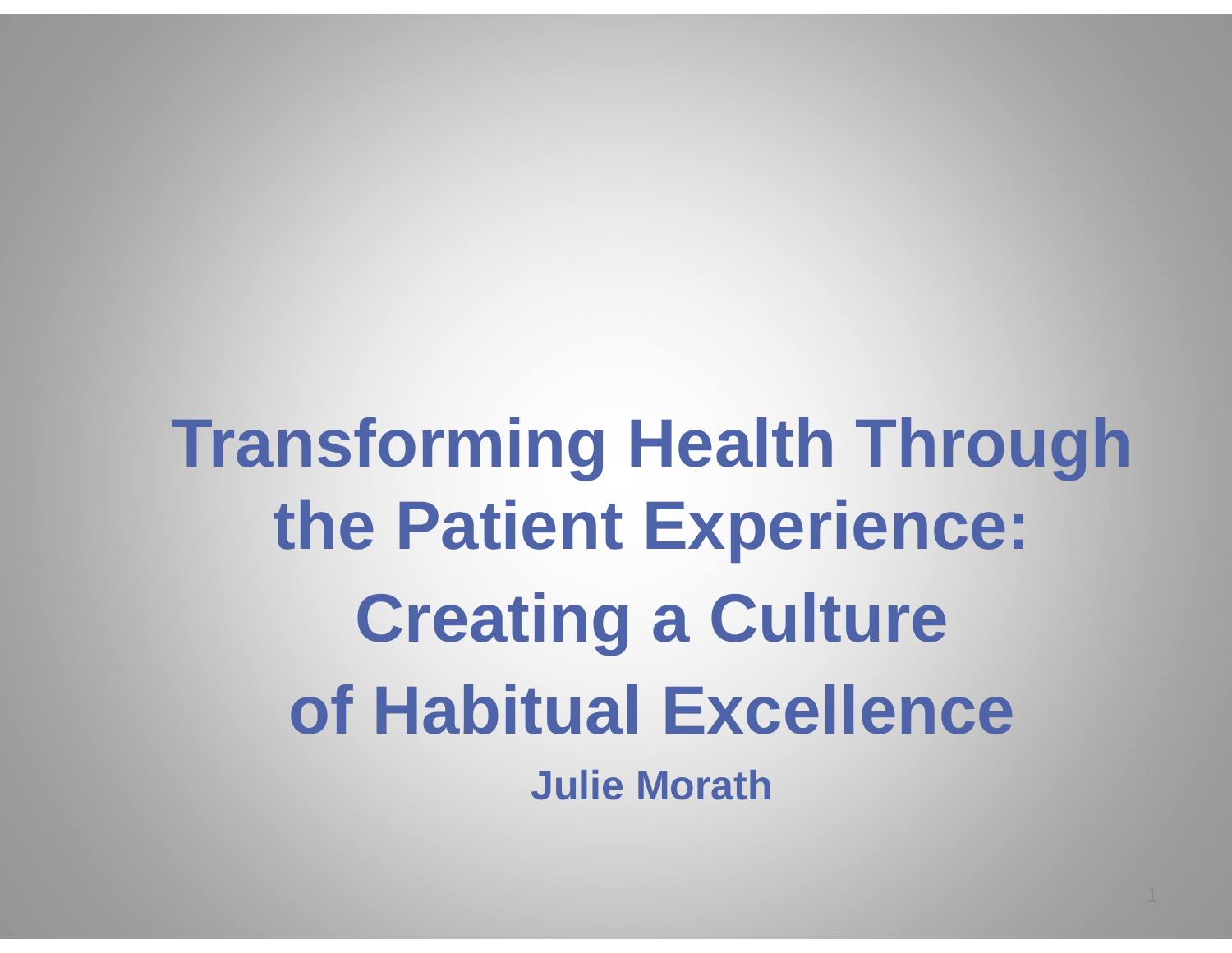"**H lth i t it' h t Health care is, at it's heart people caring for people. And people are unpredictable people unpredictable, complex, and full of paradox. Particularly when we interact with each other and when we are anxious, sick and**   $\bf{confused}$  .

> Richard Smith, Editor *British Medical Journal*

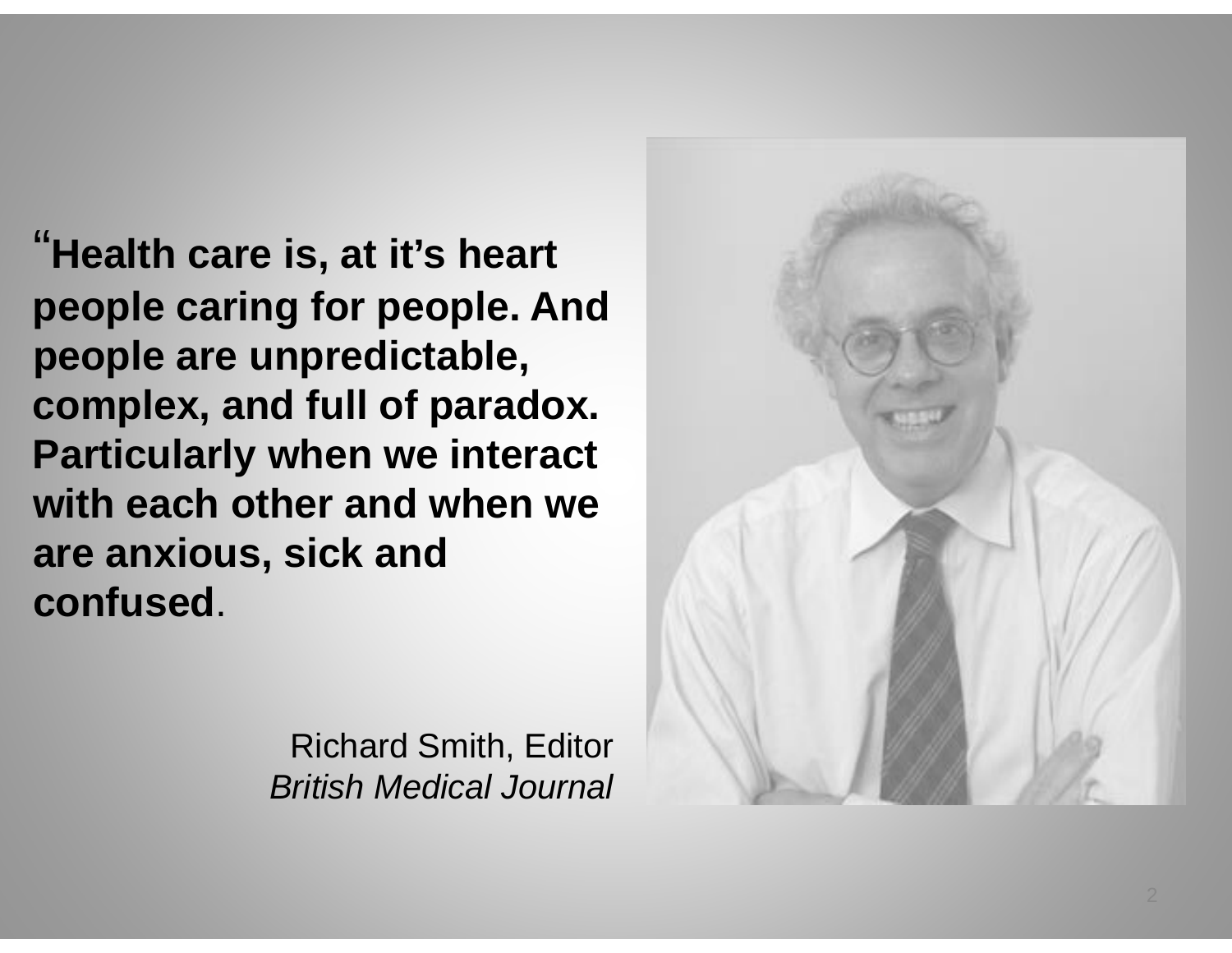### **An Experience Vision**

**When we enter our clinic , doctor's office, or hospital, we experience a sense of relief and comfort that we will be respected, cared for, and guided to better health**.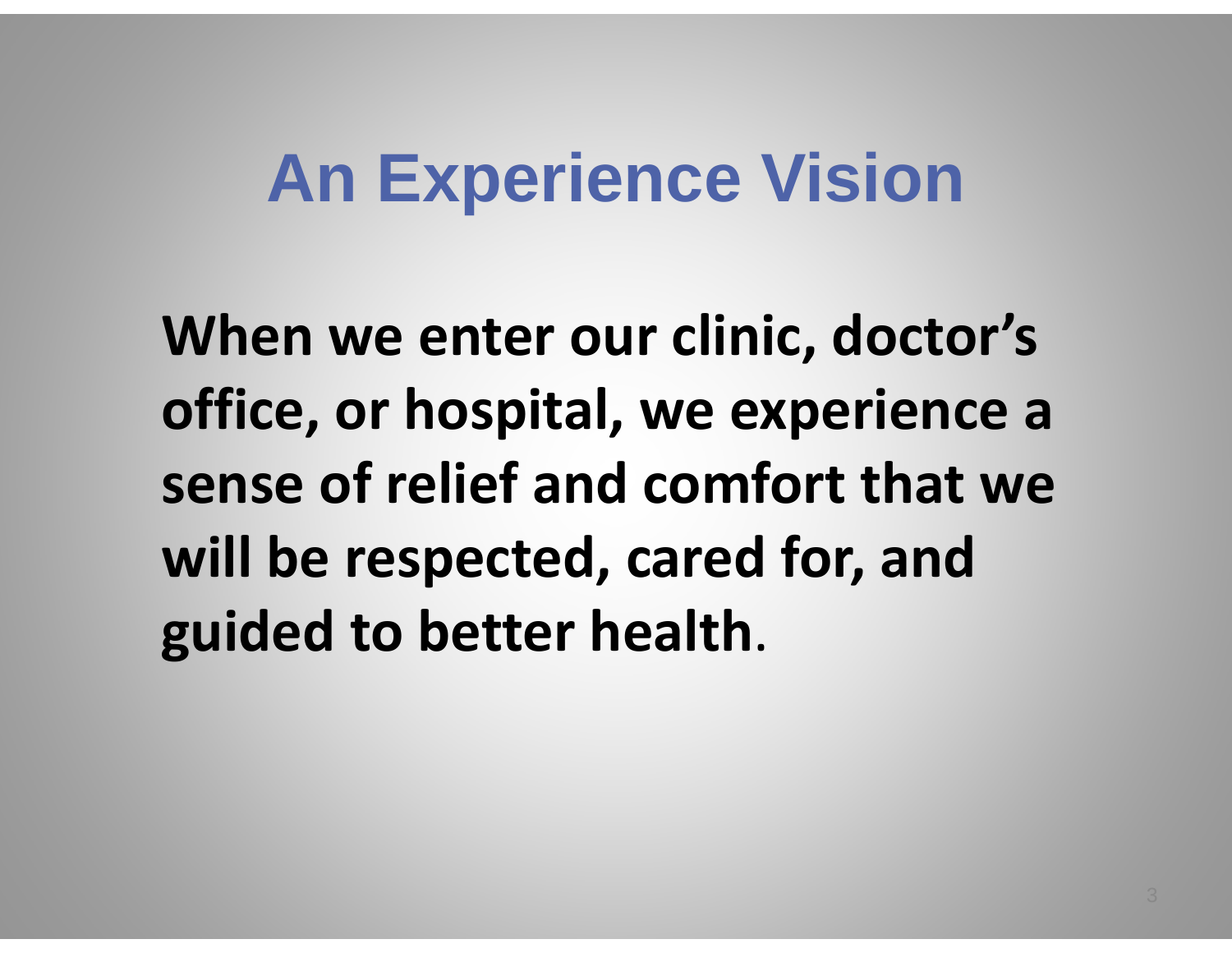**P i at ent E i xper ence is a recommitment to healing and our collecti e collective humanity.**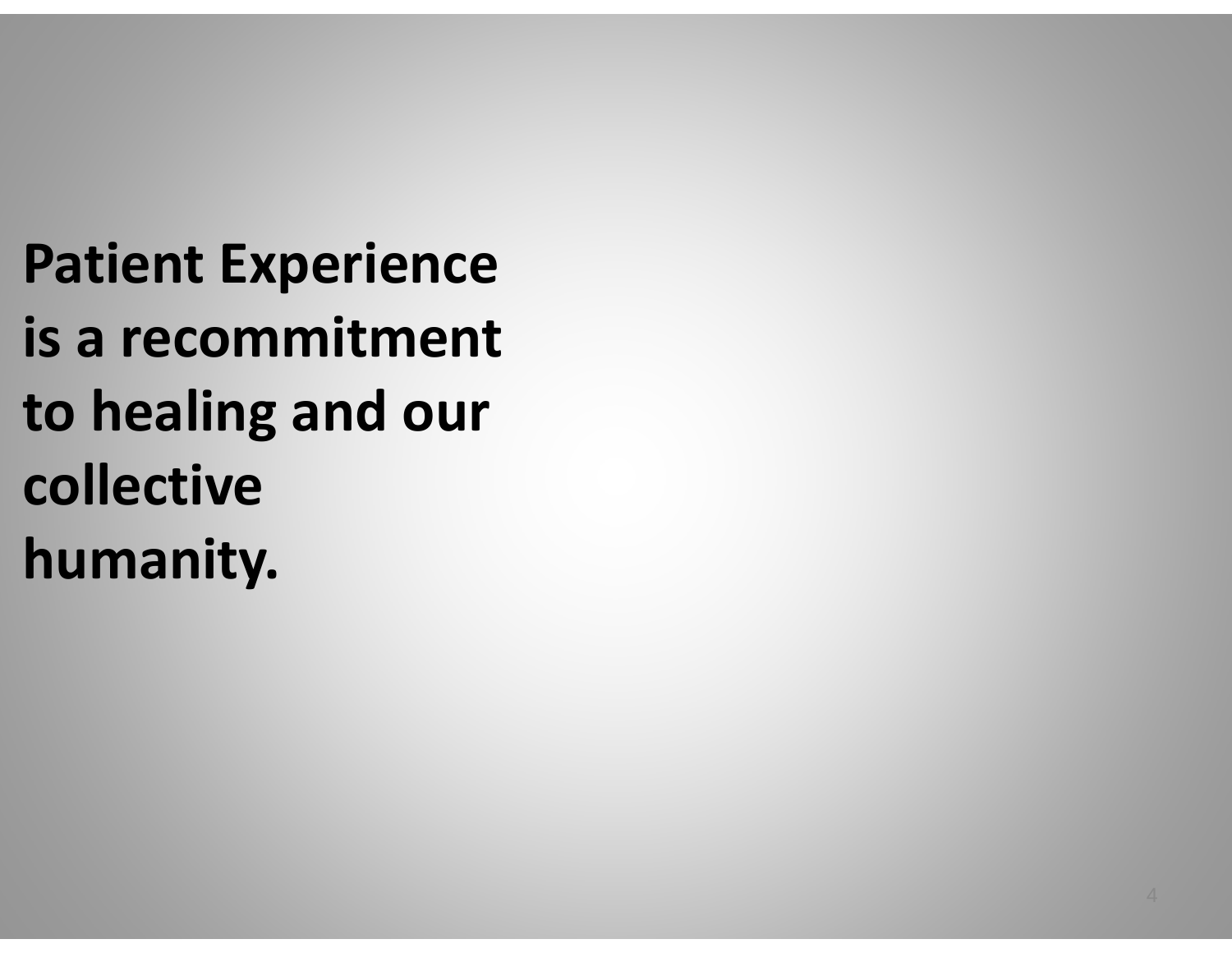### **Issue**

**A Profession has been defined as Profession, a work group that reserves the right to j du ge the quality of its own work.**

**Society cedes that right to the profession because of three assumptions: Expertise, Altruism, Self‐Scrutiny.**

> **Eliot Fri de man** *‐ The Profession of Medicin***<sup>e</sup>**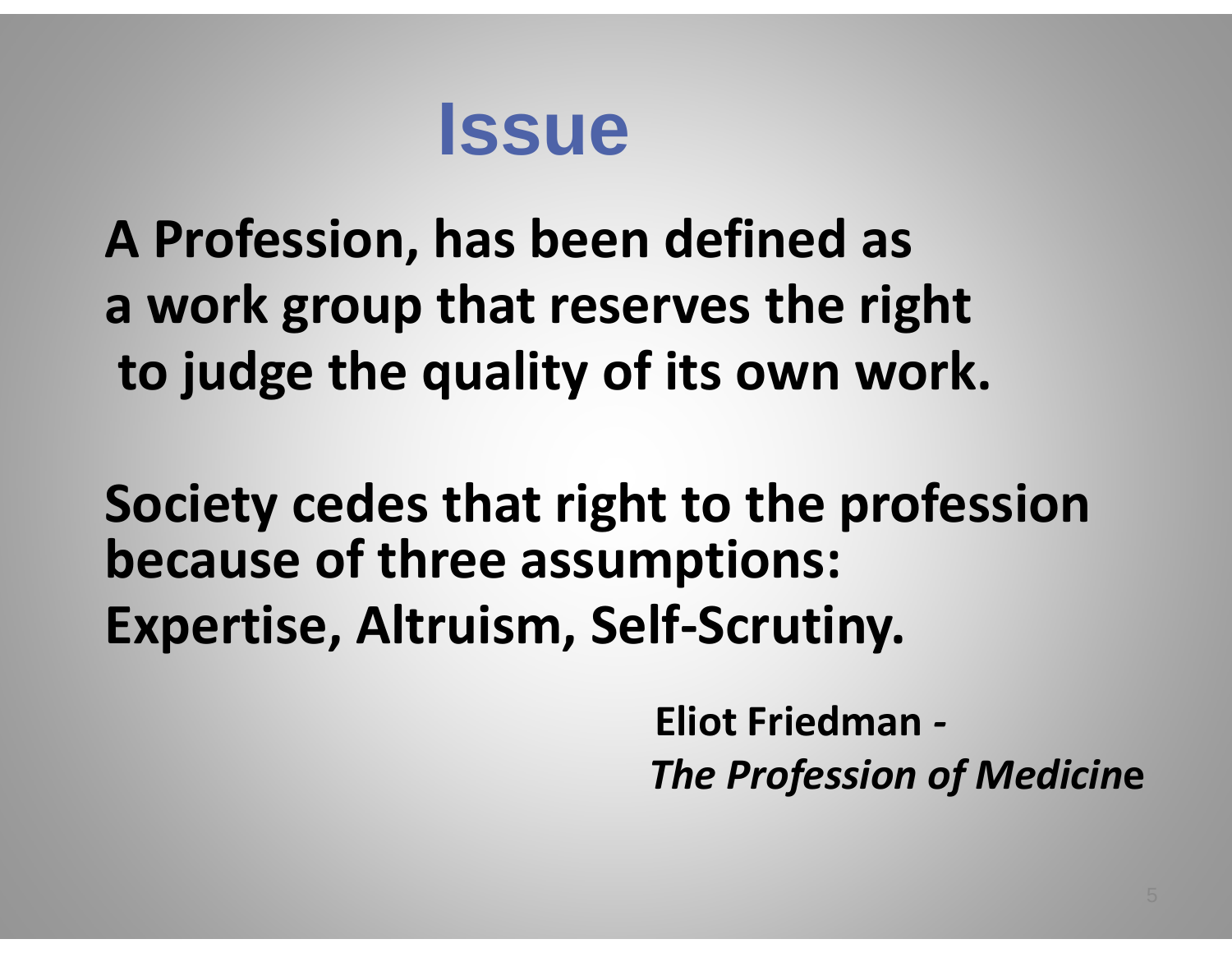# **T do ay "b i us ness word "s are used such as:**

- **Accountability**
- **Performance management**
- **Pay for performance**
- **Systems and standards**
- **Value**
- **C t us omer**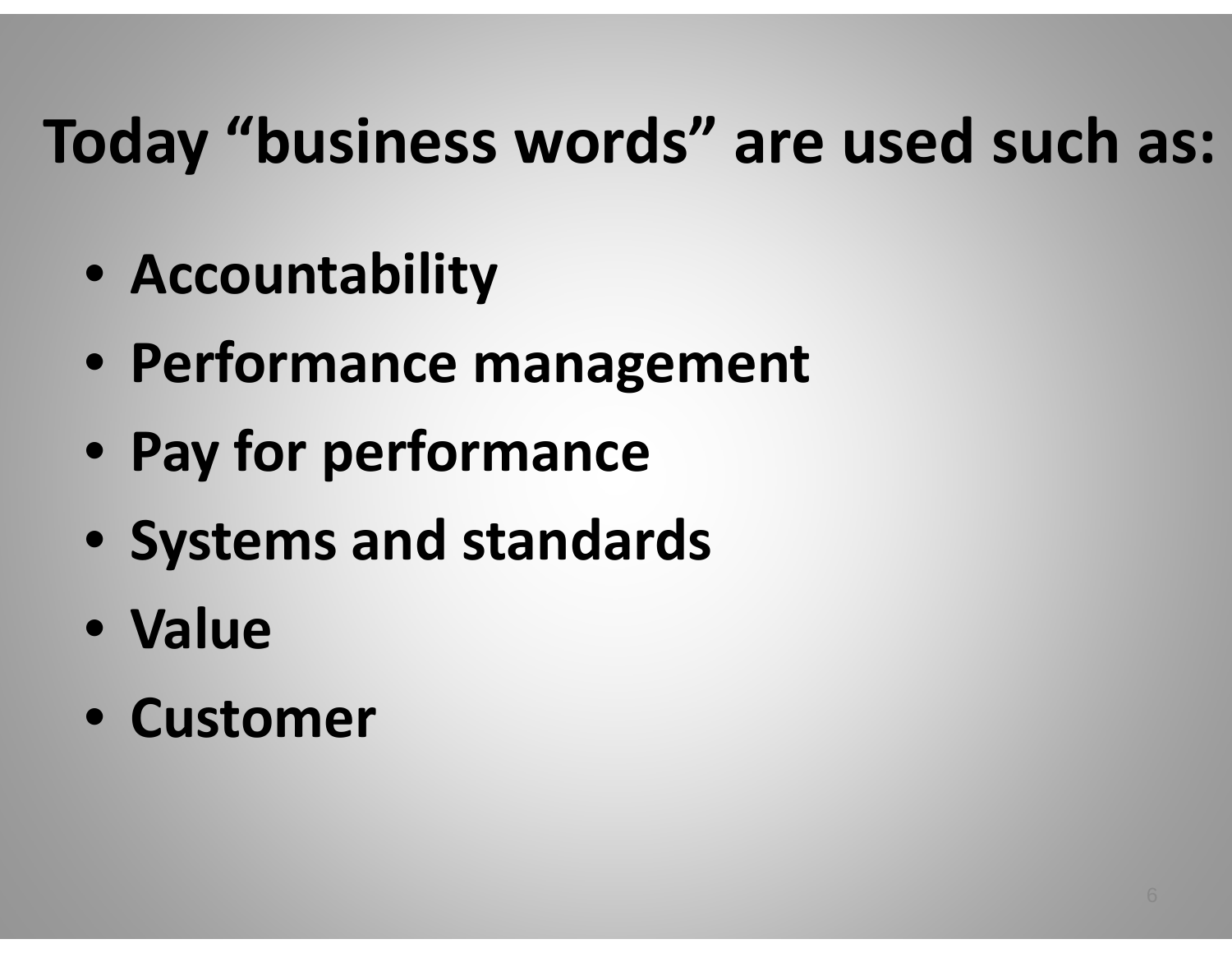**Assumptions of technical mastery mastery, altruism, and self-regulation of the individual professional are changing:**

- **"What do I do?" to "What am I a part of?"**
- **"I knowthe answer " to "We can fi dn dtheanswer together"**
- **Skills of Cooperation, Teamwork, Communication**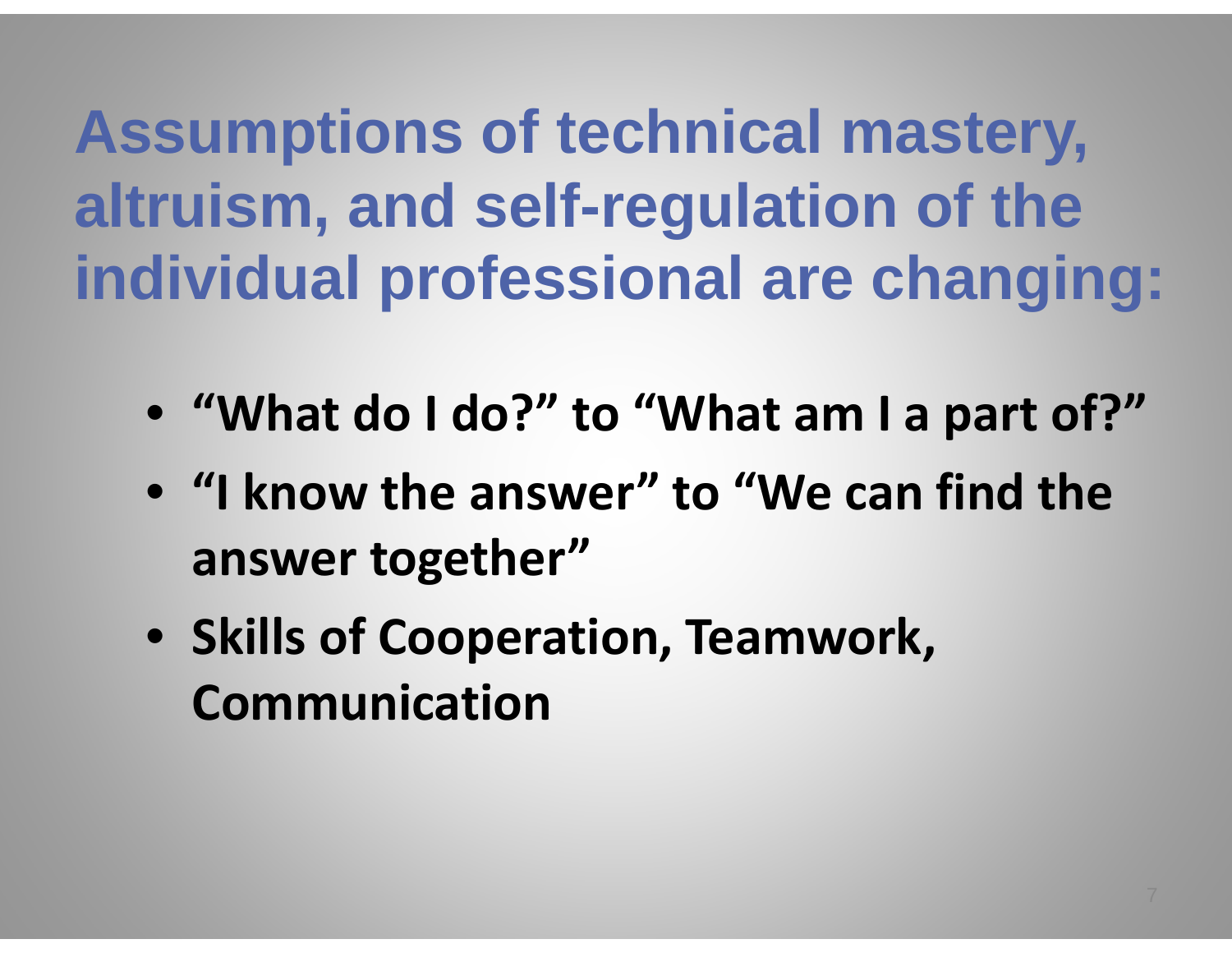- **Embrace of authority and autonomy of patients and families familiesin distribution of power and knowledge.**
- **Willingness to trade prerogative for reliability and delivery of the world's best science.**

**Donald Berwick, MD, MPH** *The Hunt Lecture 2008Royal College of General Practice*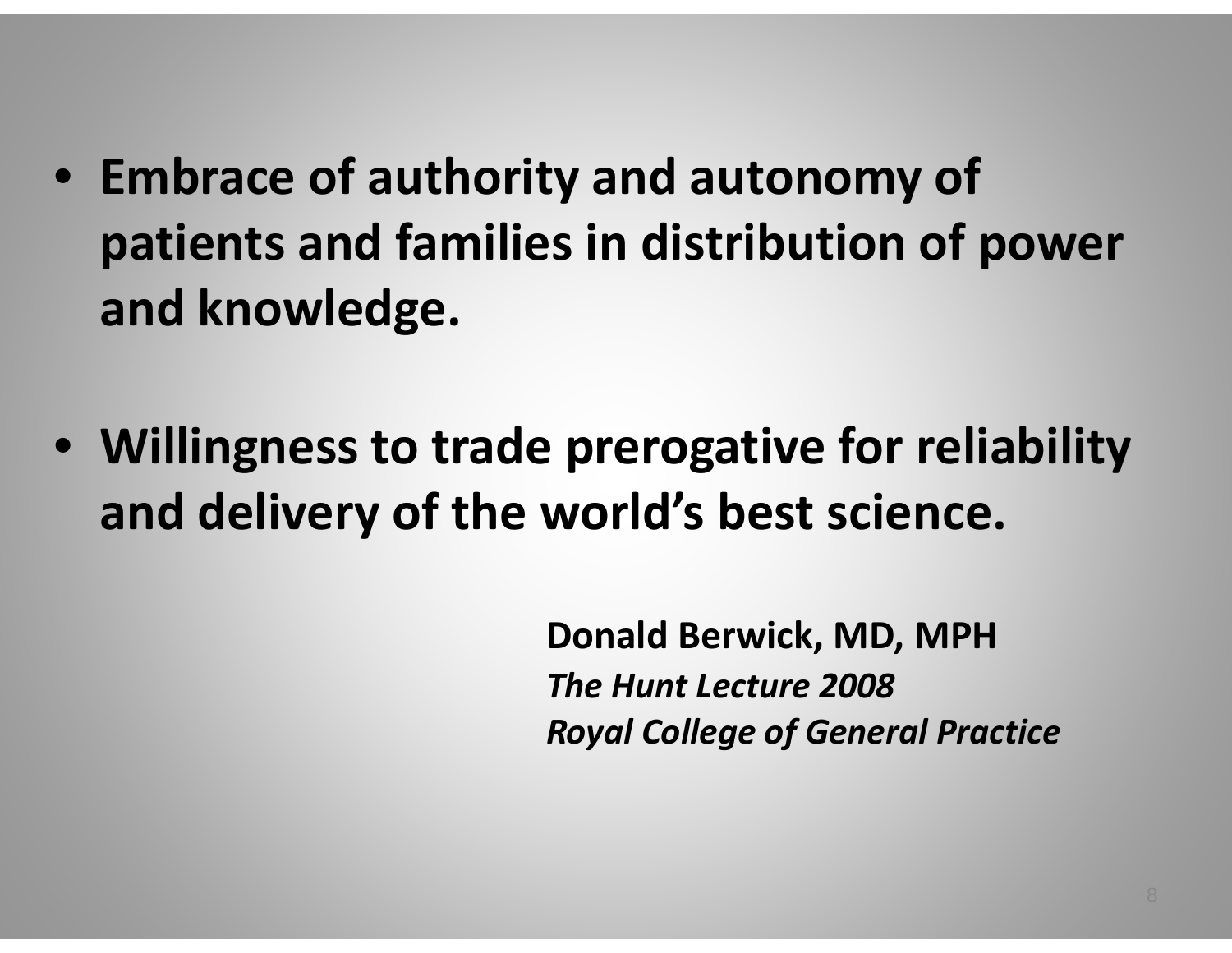# **Our Work**

- **Transforming Culture**
- **Placing the patient at the center of our work**
- **Rekindling Pride, Joy, and Meaning in our work**
- **Justly dealing with impairment/unsafe acts in practice**
- **Building partnerships**
- **Building the team as the unit of care delivery**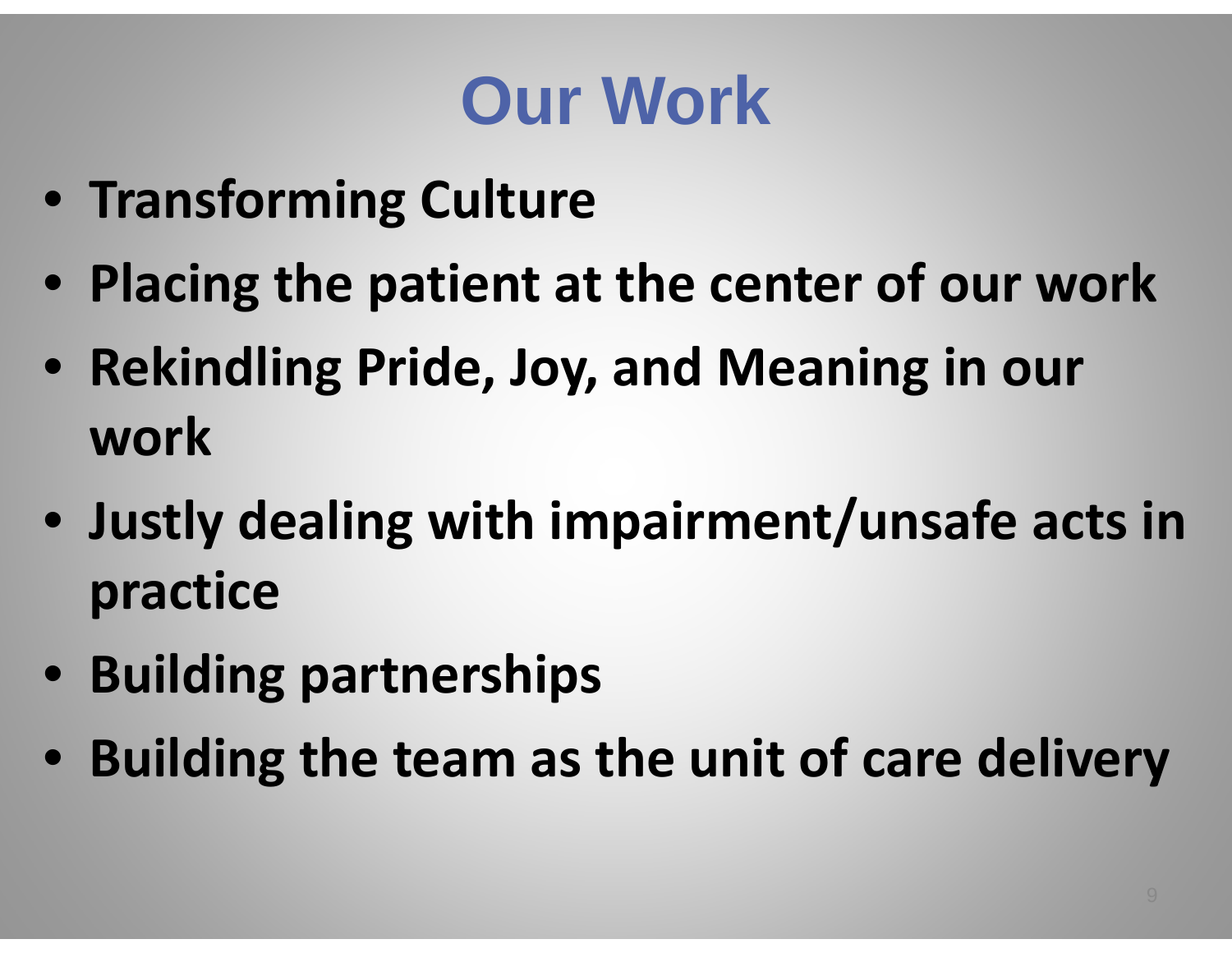# **Reframing the Relationship the**

- **Patients and families are part of the system of care and ex perience.**
- **Not passive recipients of medical expertise.**
- **Doctors, Nurses, and Health Professionals are guests in the lives of those who trust and depend upon them for care.**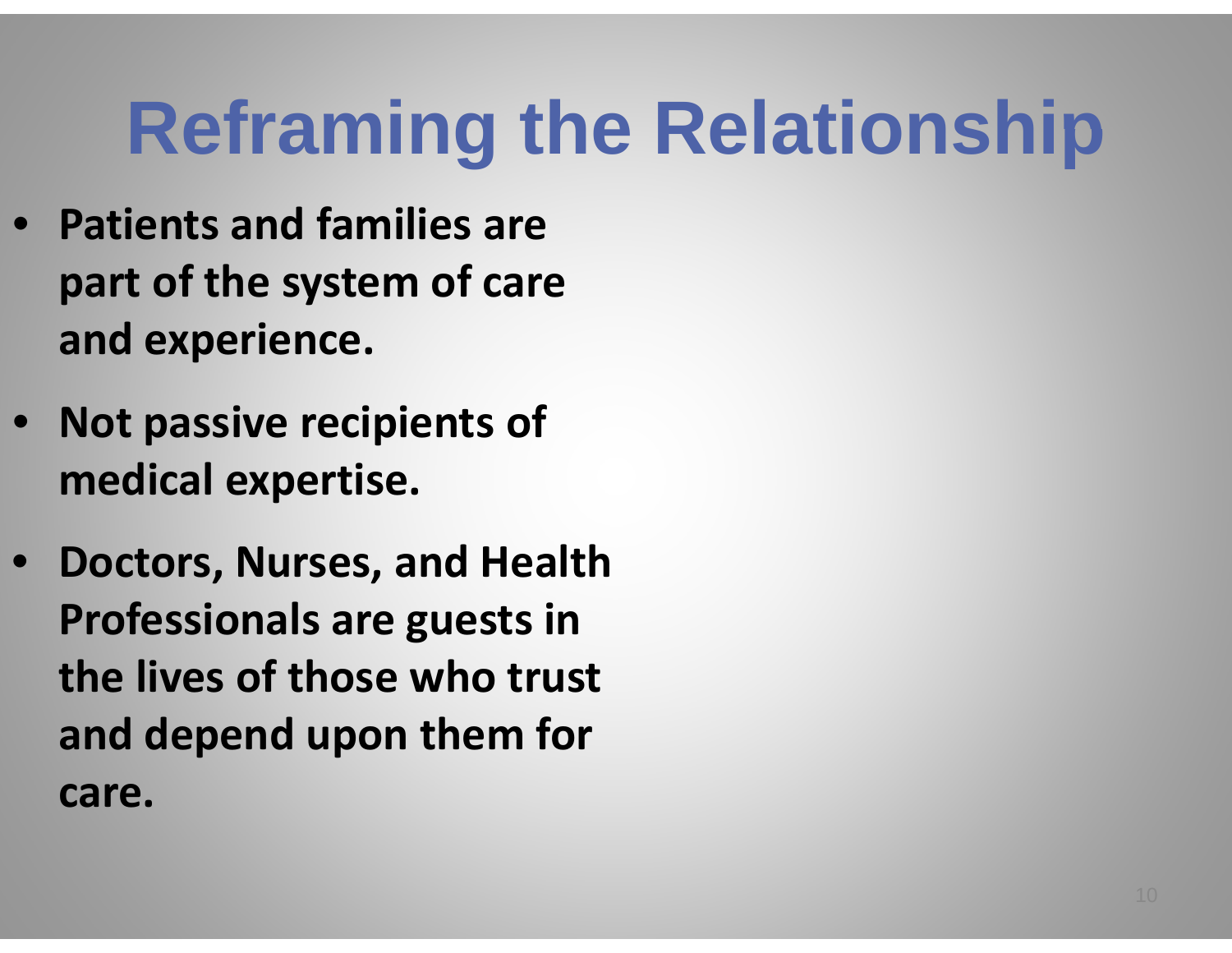### **Guiding p Principles for Patients and Families as Partners**

"Nothing about me without me"

"If it looks wrong, it is wrong"

Disclosure and truth-telling

**Cultural** Competence and Healthcare Literacy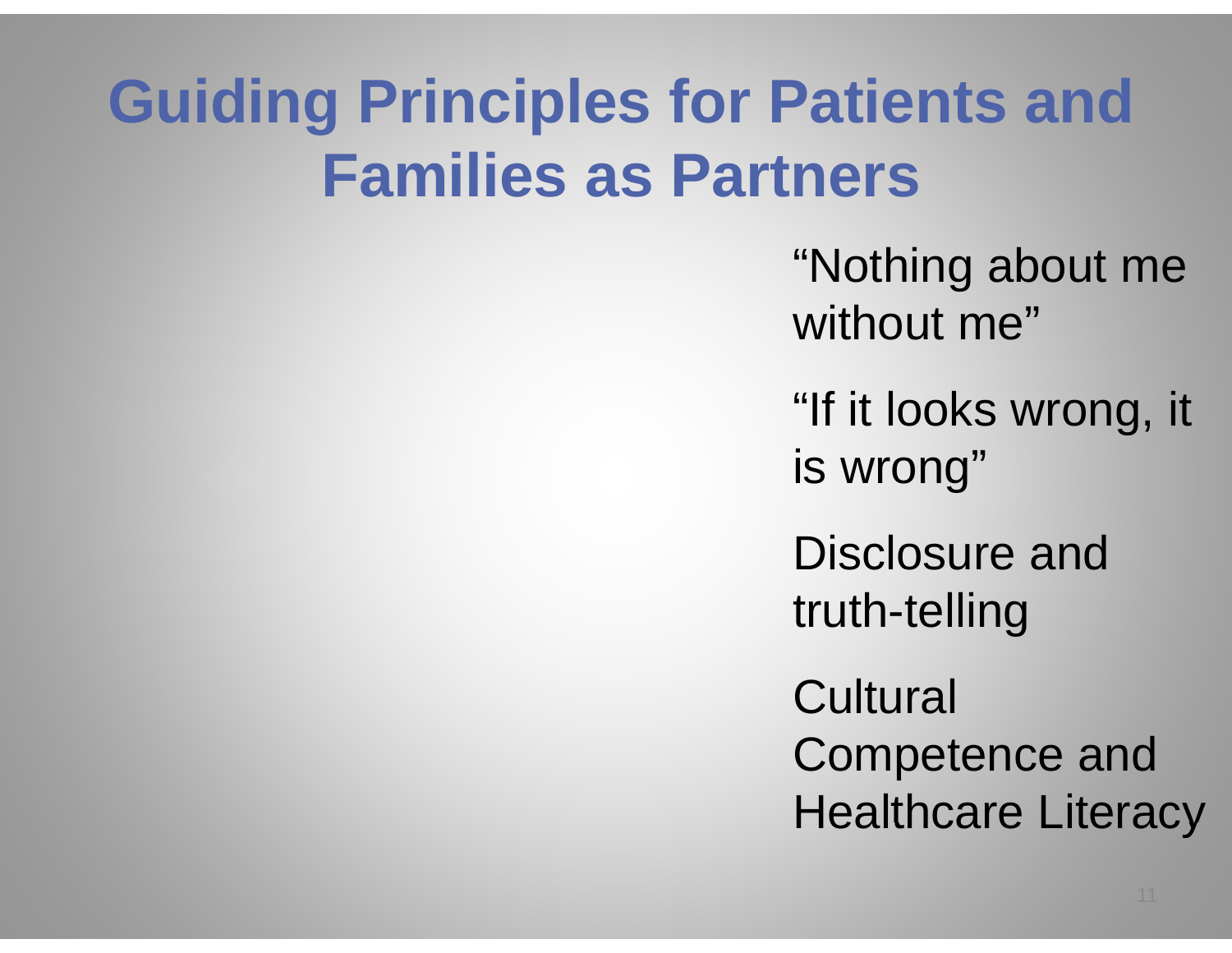# Definition of Partnership

• Partner: A person who shares or takes part with another or others with shared risks and outcomes.

> The Concise Oxford Dictionary 8<sup>th</sup> Edition, Oxford University

• Partners: A frame‐work of short timber fitted to the hole in <sup>a</sup> deck, to receive the heel and stabilize the mast of <sup>a</sup> ship.

> The Nautical Dictionary, Sonrisa Yachting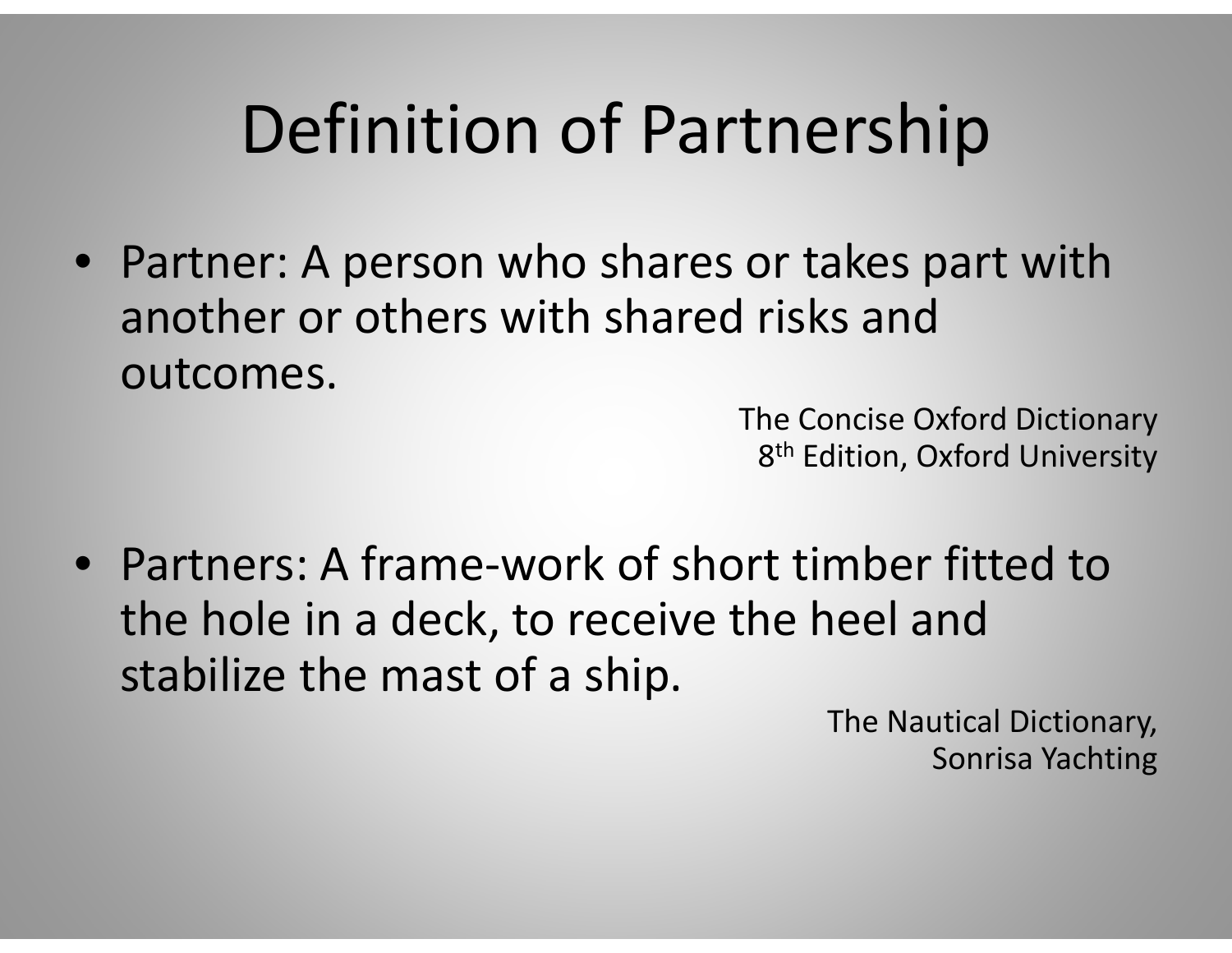#### **Patient and families are leaders and teachers in transforming health.**

- **Culture of Patient and Family ‐Centered Care**
- **Structure and Vehicles**
	- <sup>o</sup>**Advisory Councils**
	- <sup>o</sup>**Patient Safet y and Q y ualit Steerin g Committees**
	- <sup>o</sup>**All Committee and task force memberships**
	- <sup>o</sup>**Policy and Standards development**
	- <sup>o</sup>**Faculty in Training programs**
	- o**Voice to governance**
	- <sup>o</sup>**Survey data and listening posts**
	- <sup>o</sup>**Experience ‐based design**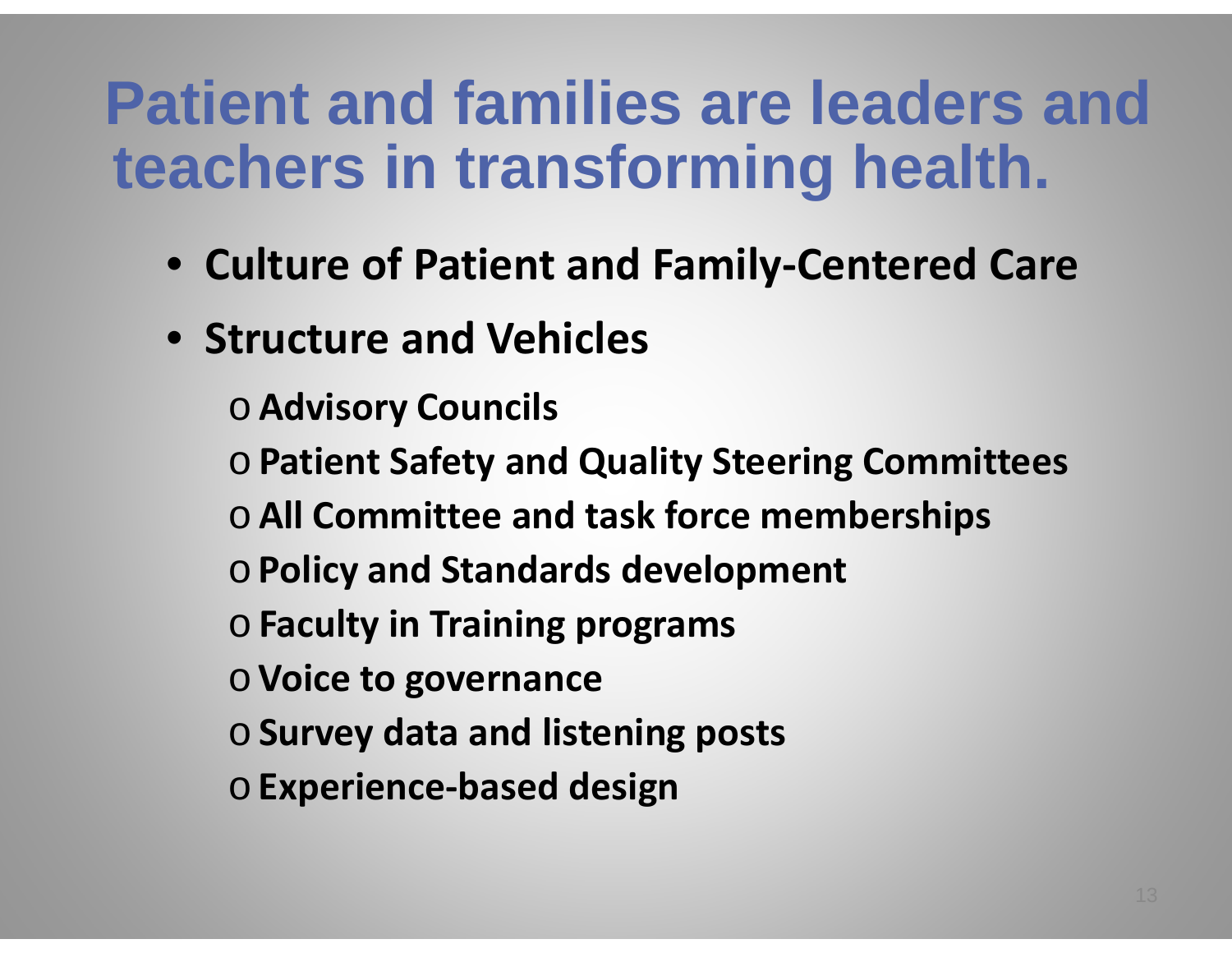**Transforming health requires transforming the healthcare experience and restoring joy and meaning in work.**

**Leaders create the preconditions for habitual excellence, required for transformation.**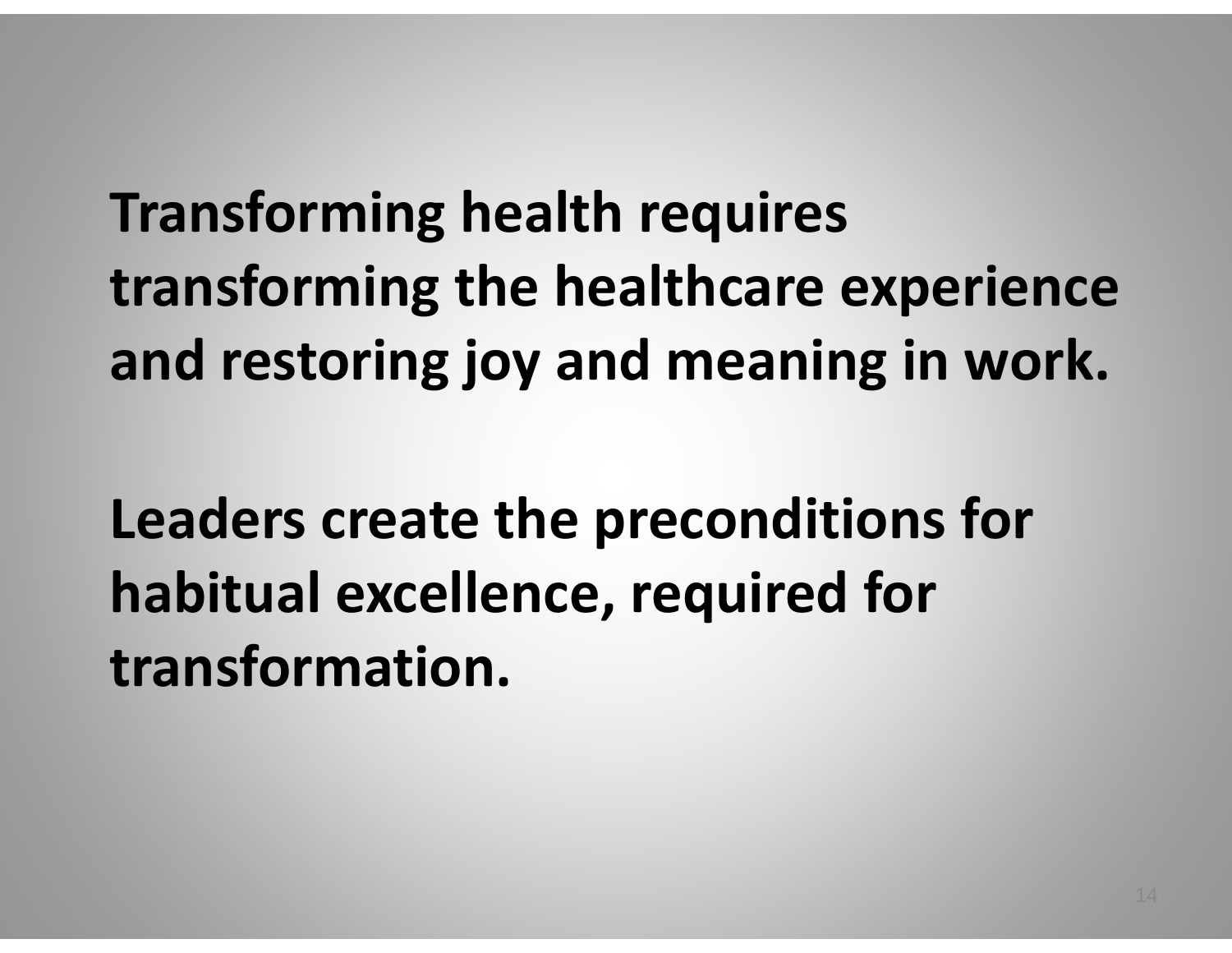**Doctors, nurses, and health workers cannot meet thechallenge of habitual excellencein the healthcare experience unless they feel valued**, **find joy and meaning in their work.**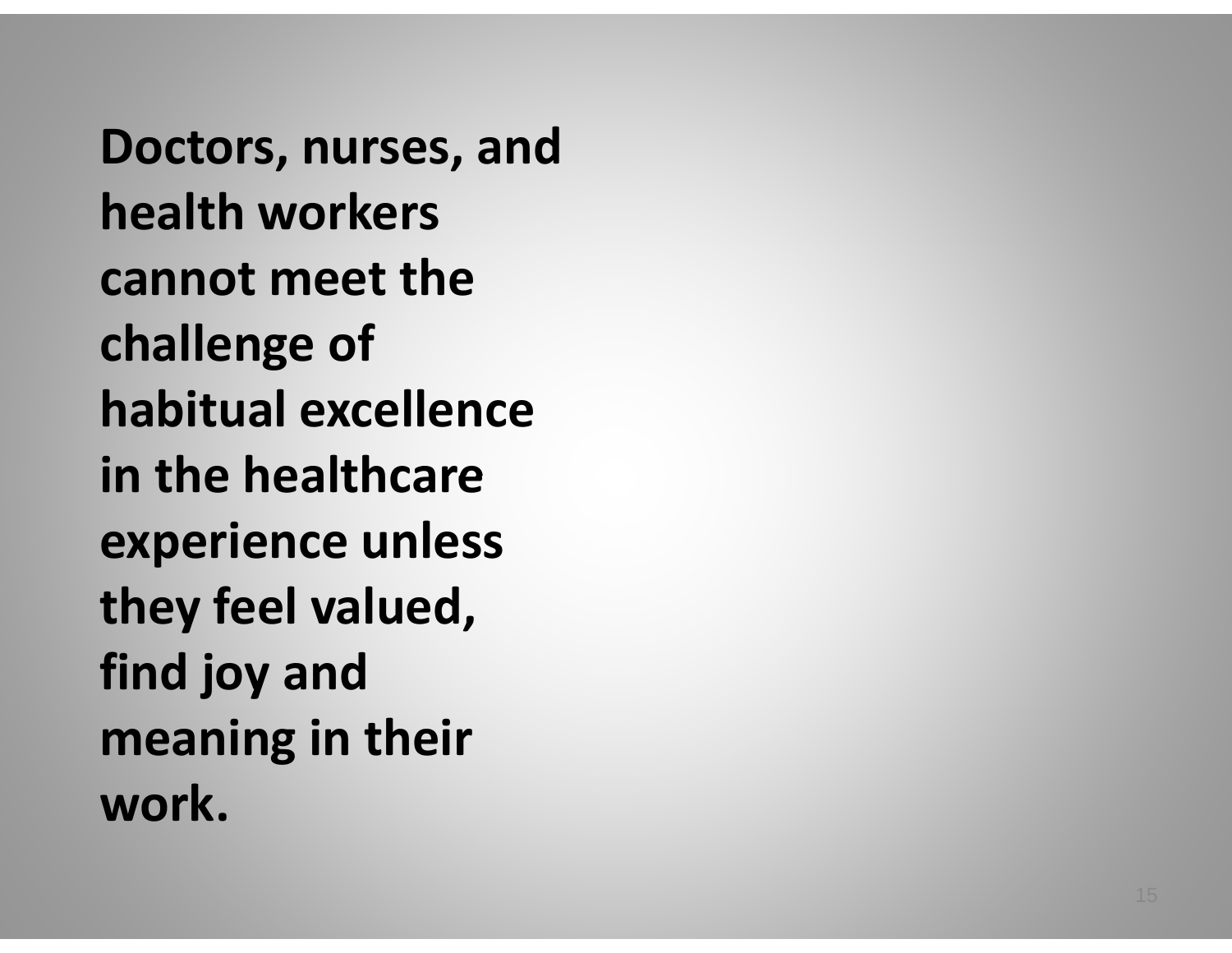# **O Ch ll Our Challenge**

"Medicine used to be simple, ineffective and relatively safe.

Now it is complex, effective and potentially dangerous."



Sir Cyril Chantler Chairman of the King's Fund, Chairman of the Board of the Great OrmondStreet Hospital for Children NHS Trust. Liverpool, England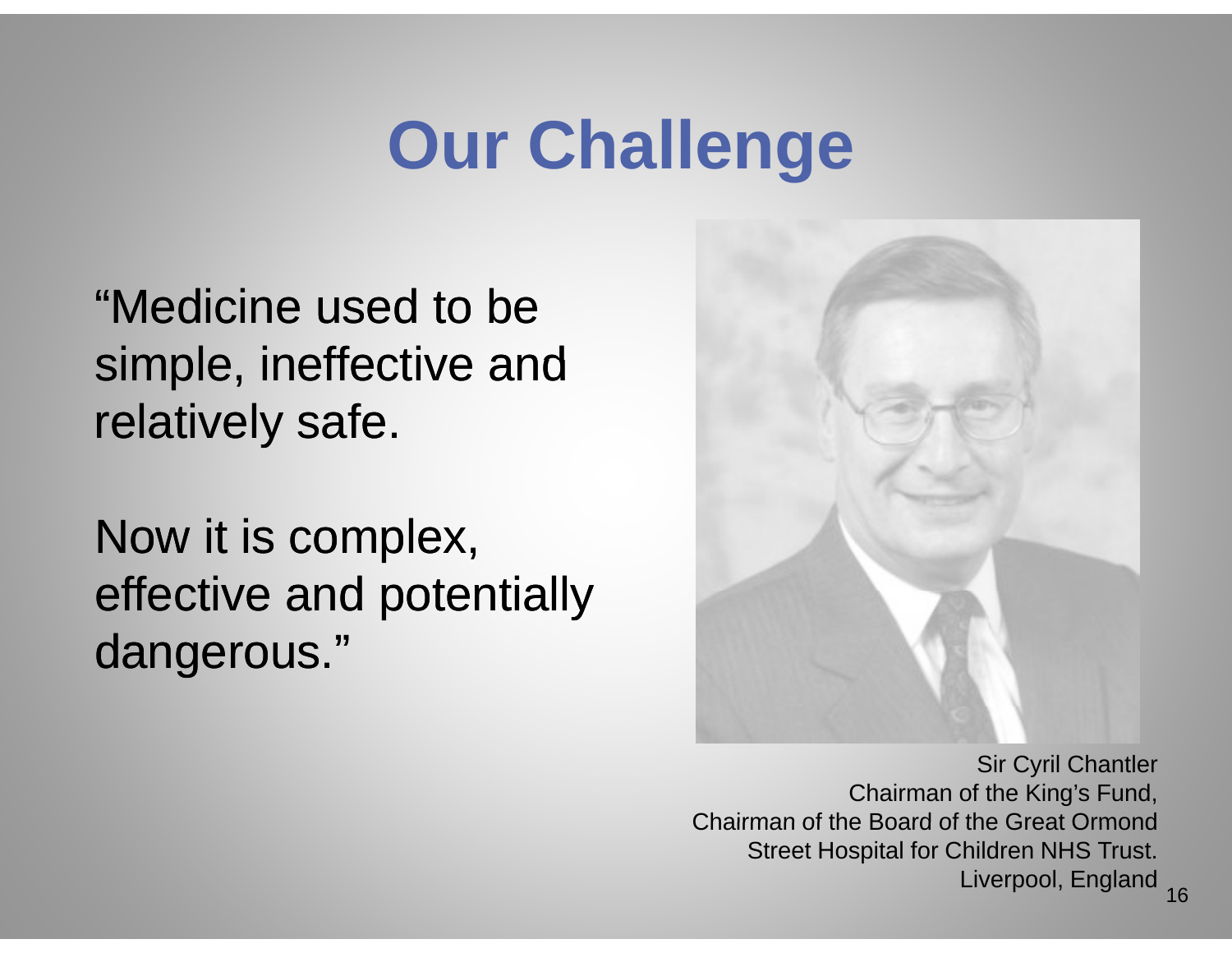**Leaders Create the Environment for the Healthcare Experience**

**Commitment**

**Courage**

**Compassion**

**C fid on ence**

**Trust**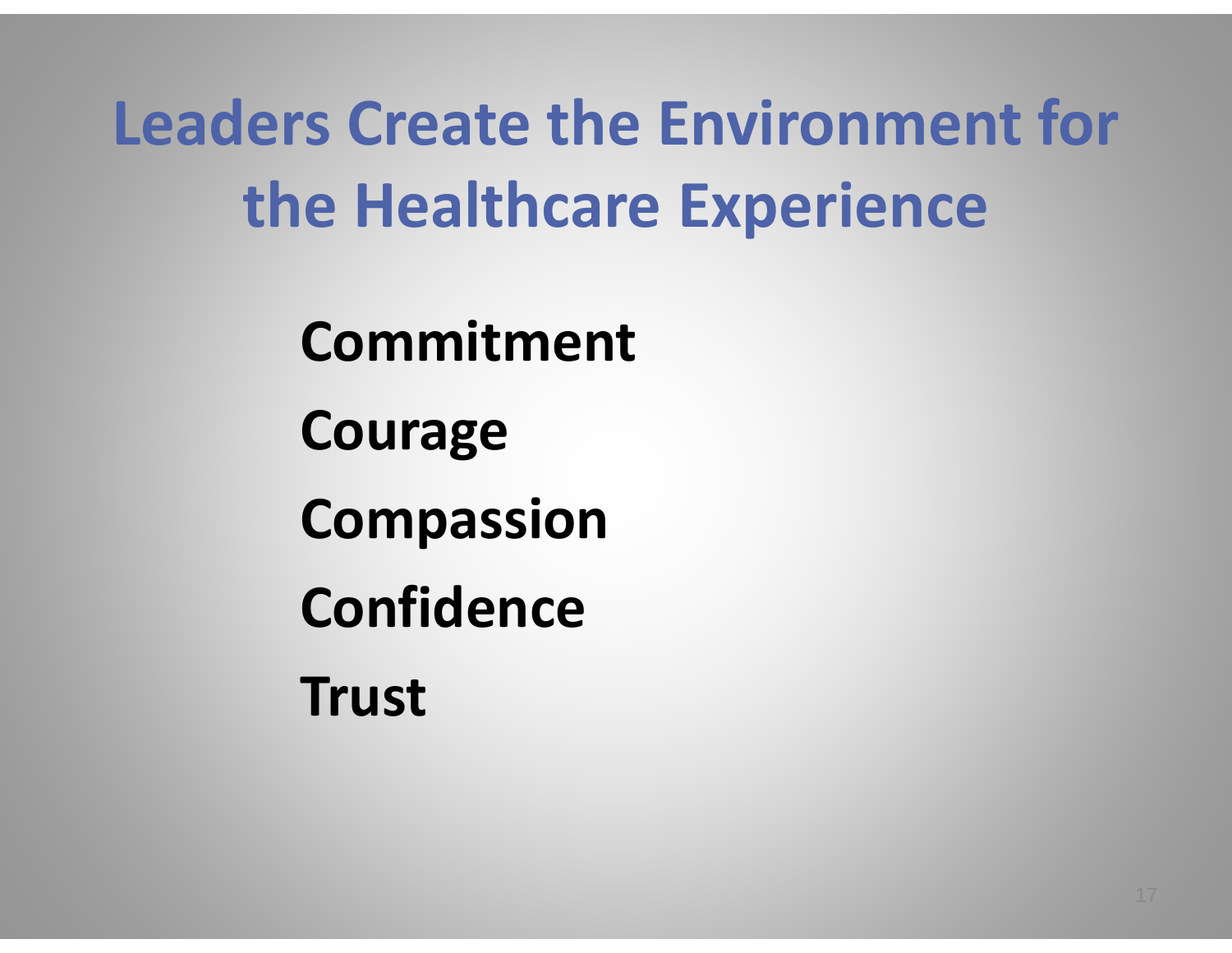#### **What Does it Take?**

•**Leaders who cause the creation of a system of continuous learning and continuous improvement, that engages everyone as part of the problem solving team**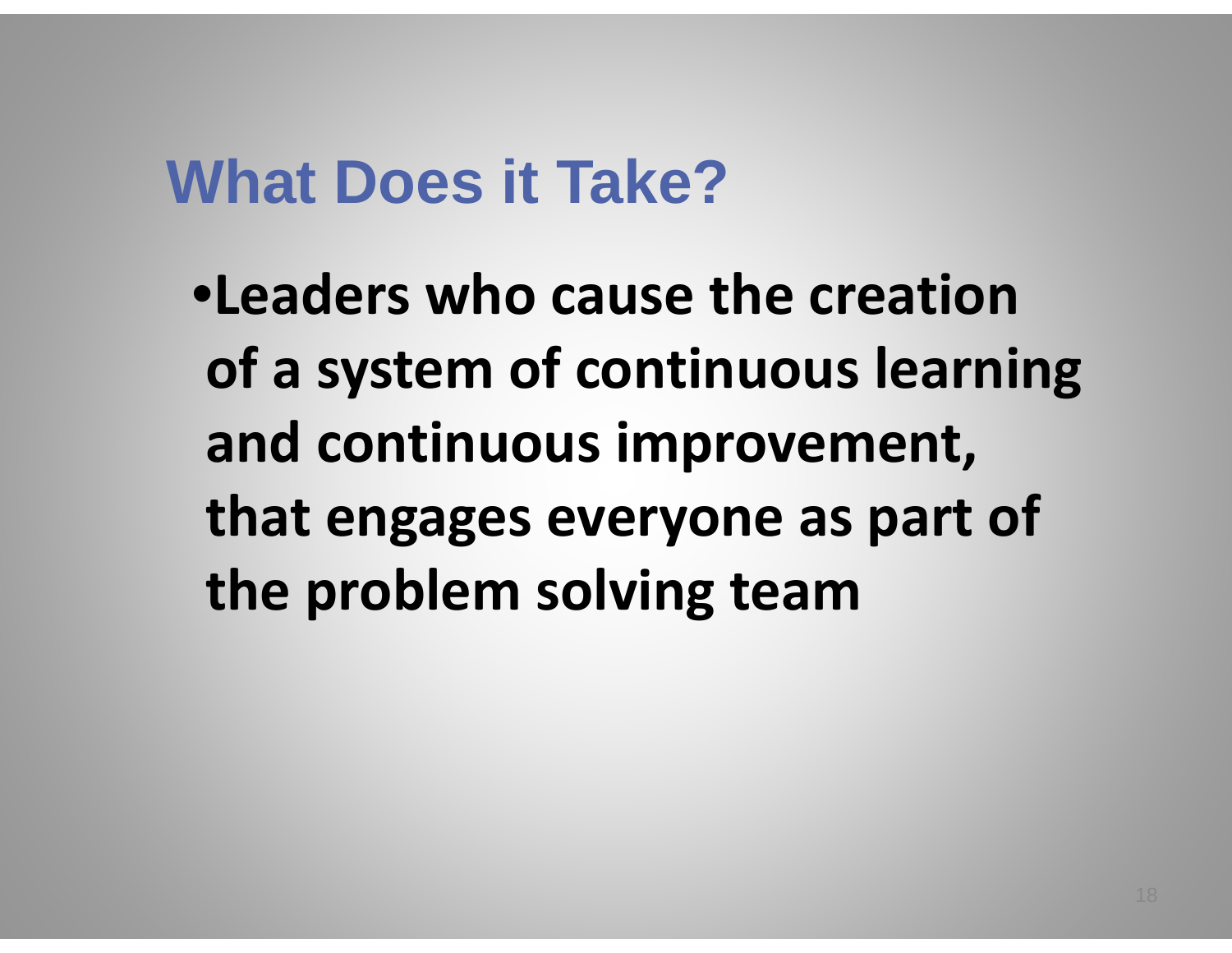### •**Leaders who articulate and establish aspirational goals.**

This means that goals are set at the theoretical limit of what is possible.

•**Leaders who systematically take away all of the barriers and excuses as to why excellence every day is not possible.**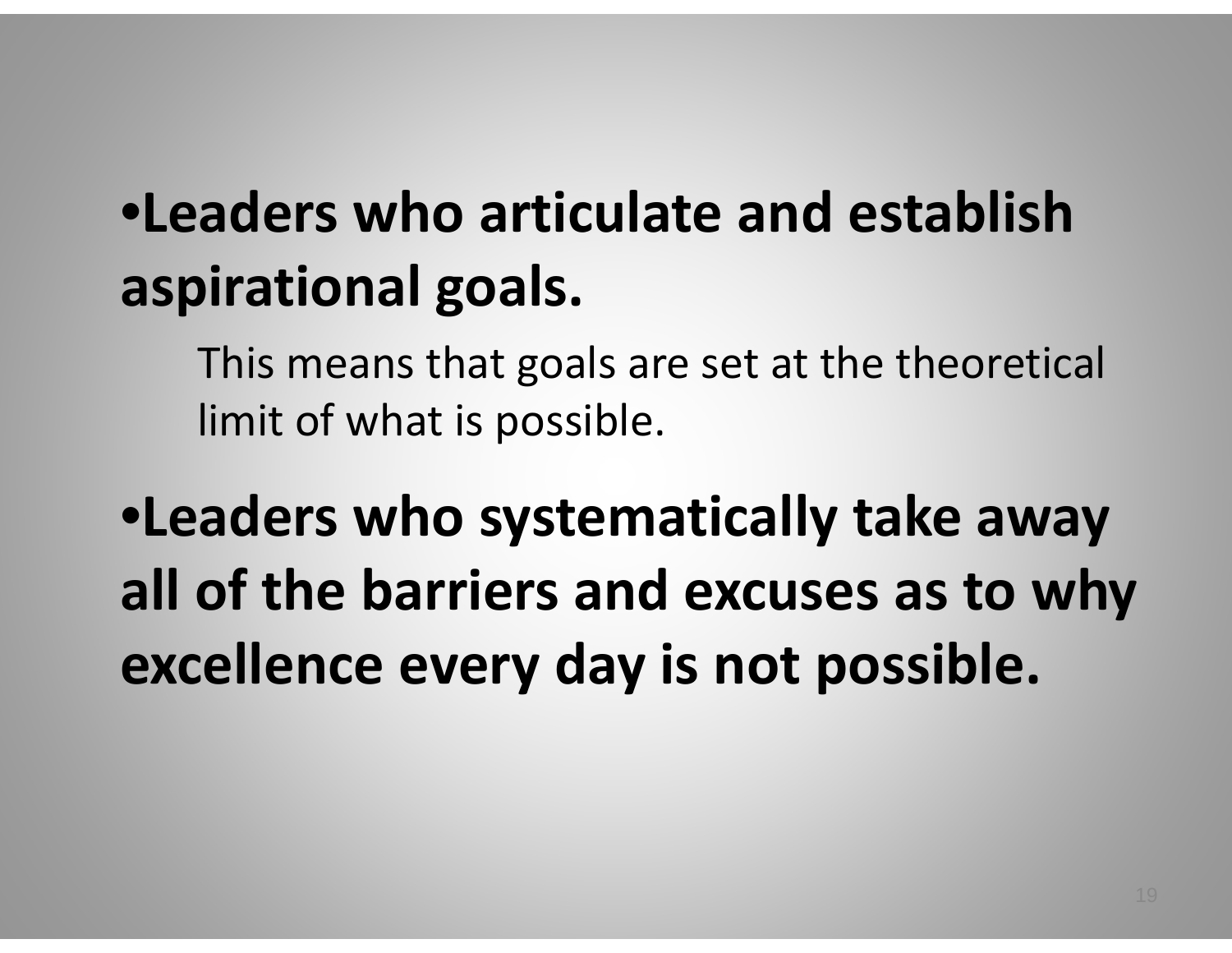# **Preconditions for Habitual Excellence in Patient Experience**

#### **Can your workforce answer yes to the following questions?**

- **1. Am I treated with dignity and respect every day b y everyone I wor k with?**
- $2.$  **I have the knowledge, skills, and tools to d o my job?**
- **3. Am I recognized and thanked for my contrib i ? ut ons**
- **4. Is my safety, psychological and physical, a priority?**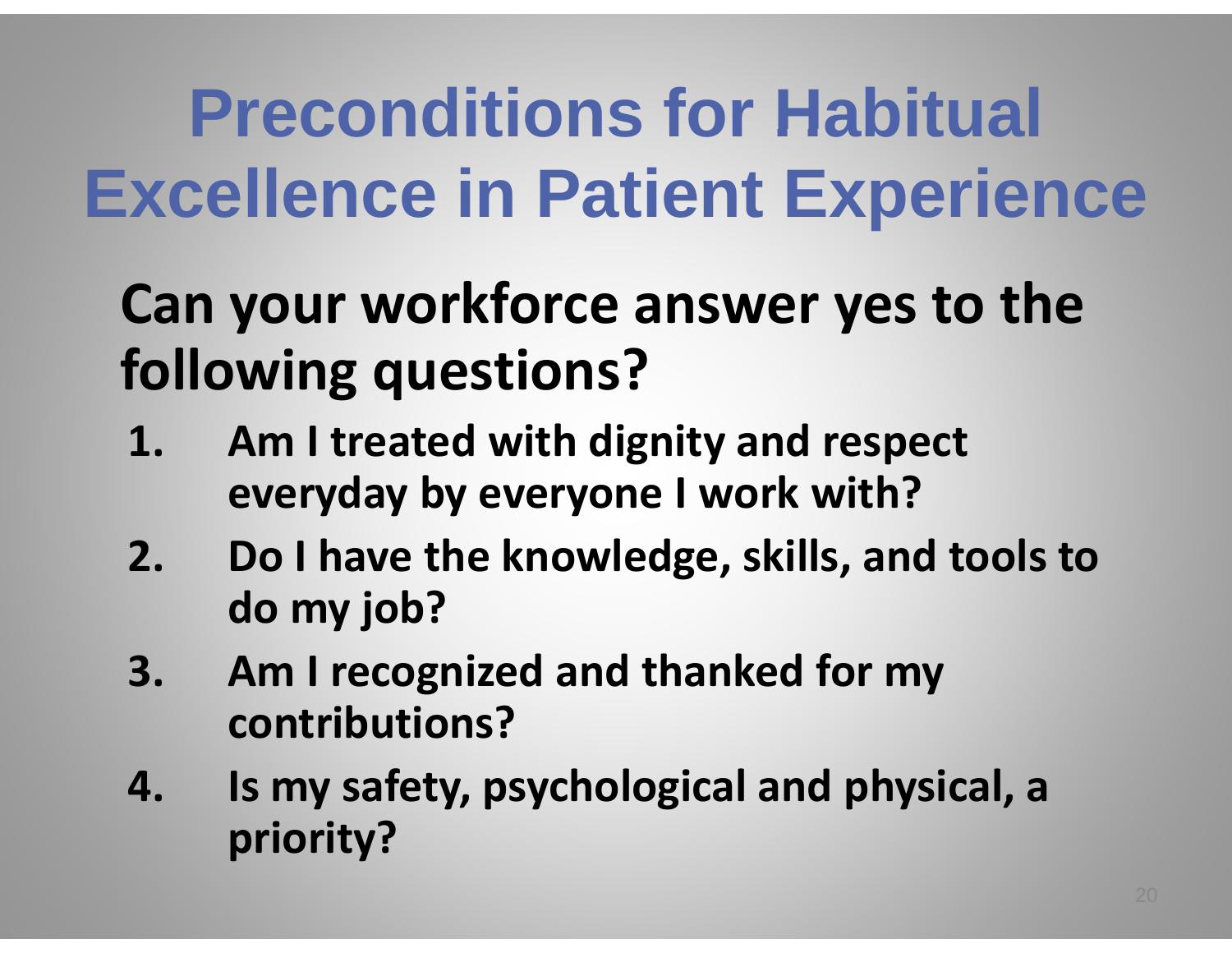#### **Thoughts from Leaders**

**Understandin g p gp , and res pectin g patients' values, preferences and expressed needs is the foundation of patient-centered care.**

> Margaret Gerteis, Susan Edgman-**Levitan, et al Through the Patient's Eyes**

**Our healthcare industry exists to provide care to the care patient, who needs a greater voice in determining how that care is best provided. Patient-centered care is at the heart of what that effort should be.**

> **Mark Waxman, Esq., Ch i Pi k I tit t airman, c ker Instit u te**